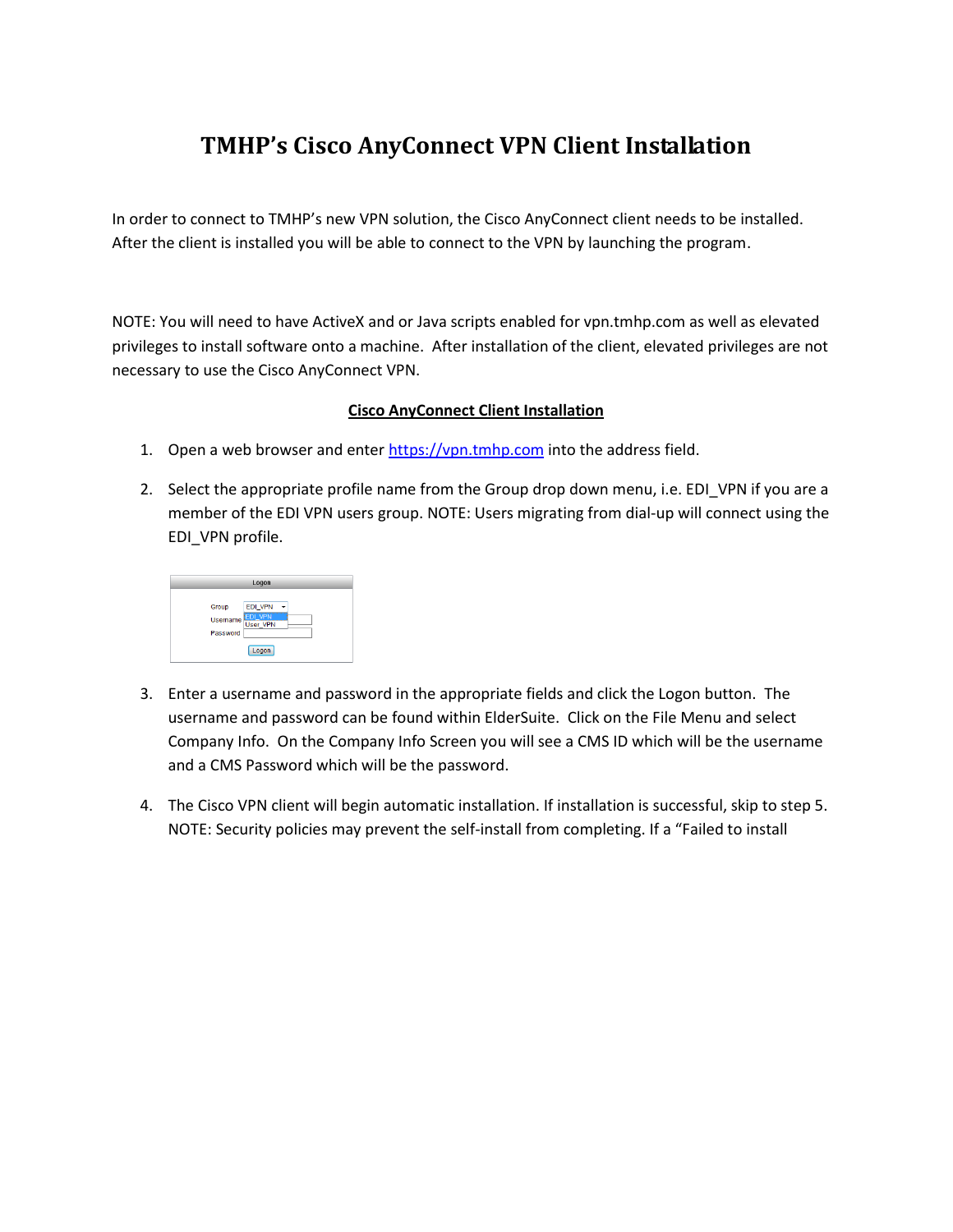| C Installation - Windows Internet Explorer                         |                                                                                                                                                                                                      | $\Box$ ok                                                                                                                                                                                                                                                                                                                        |
|--------------------------------------------------------------------|------------------------------------------------------------------------------------------------------------------------------------------------------------------------------------------------------|----------------------------------------------------------------------------------------------------------------------------------------------------------------------------------------------------------------------------------------------------------------------------------------------------------------------------------|
| $\epsilon$<br>https://vpn.tmhp.com/CACHE/stc/1/index.html          |                                                                                                                                                                                                      | 8 + X Iive Search<br>$\vee$ $\mathbf{a}$<br>$\rho \mid$                                                                                                                                                                                                                                                                          |
| View Favorites Tools Help<br>Edit<br>Eile                          |                                                                                                                                                                                                      |                                                                                                                                                                                                                                                                                                                                  |
| Suggested Sites • @ Web Slice Gallery •<br>$\frac{1}{2}$ Favorites |                                                                                                                                                                                                      |                                                                                                                                                                                                                                                                                                                                  |
| $\boxed{\frac{1}{2}}$ + $\boxed{\frac{1}{2}}$ Installation         | $\mathbb{X}$   $\bigoplus$ Internet Explorer cannot dis                                                                                                                                              | △ - 5 - □ ● - Page - Safety - Tools - ② -                                                                                                                                                                                                                                                                                        |
| Done                                                               | aludu<br> cisco<br>WebLaunch<br>n<br>Platform<br>$\overline{\vee}$<br><b>Detection</b><br>$\boxed{\vee}$ - ActiveX<br>Java Detection<br>$\Box$ - Java<br>$\Box$ - Download<br>$\sqrt{ }$ - Connected | AnyConnect Secure Mobility Client<br><b>Connection Established</b><br>The Cisco AnyConnect Secure Mobility Client has<br>successfully connected.<br>The connection can be controlled from the tray icon,<br>circled in the image below:<br><b>要のと</b> 10:21 A<br>Help<br>Download<br><b>O</b> Internet<br>$\frac{1}{2}$ - 2,100% |

Anyconnect" notification appears, please see step 3.

5. If the auto-install fails, manually install using the link provided on the webpage.

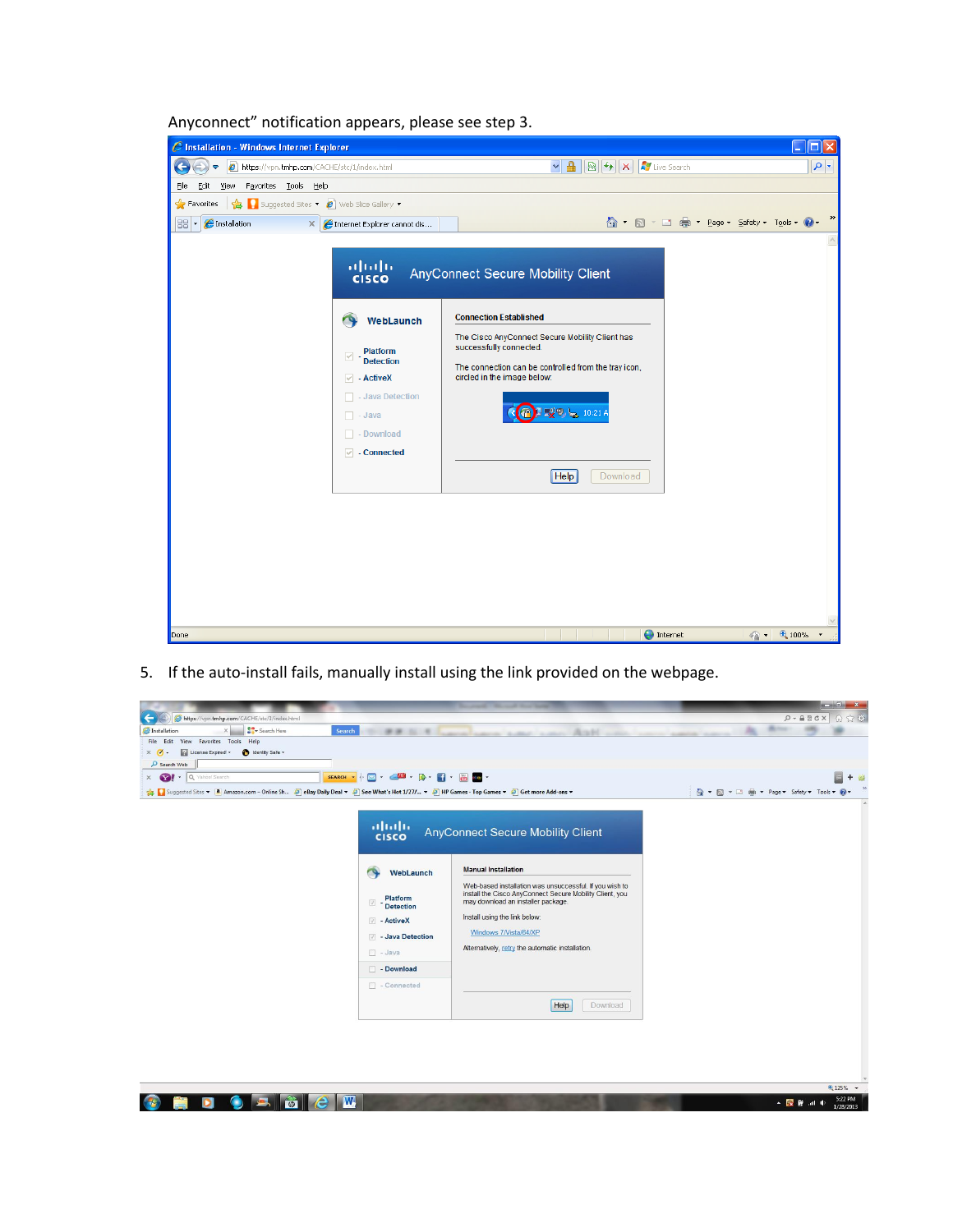5. vpn.tmhp.com will be established as indicated by a pop-up notification above the system clock.



## **Cisco AnyConnect Client Connection**

1. Go to Start-> All Programs-> Cisco-> Cisco Secure AnyConnect Mobility Client and click on Cisco Secure AnyConnect Mobility Client. The Cisco AnyConnect Secure Mobility Client login dialog will be displayed.

|                          | Cisco AnyConnect Secure Mobility Client          | $\overline{a}$ | Ж                       |
|--------------------------|--------------------------------------------------|----------------|-------------------------|
| $\overline{\phantom{0}}$ | <b>VPN:</b><br>Ready to connect.<br>vpn.tmhp.com | Connect        |                         |
|                          |                                                  |                | altalia<br><b>CISCO</b> |

2. Click Connect, select the appropriate profile name from the Group drop down menu, and enter your username and password to connect to TMHP's VPN. A pop-up notification above the system clock will indicate you are connected to the TMHP VPN. The username and password can be found within ElderSuite. Click on the File Menu and select Company Info. On the